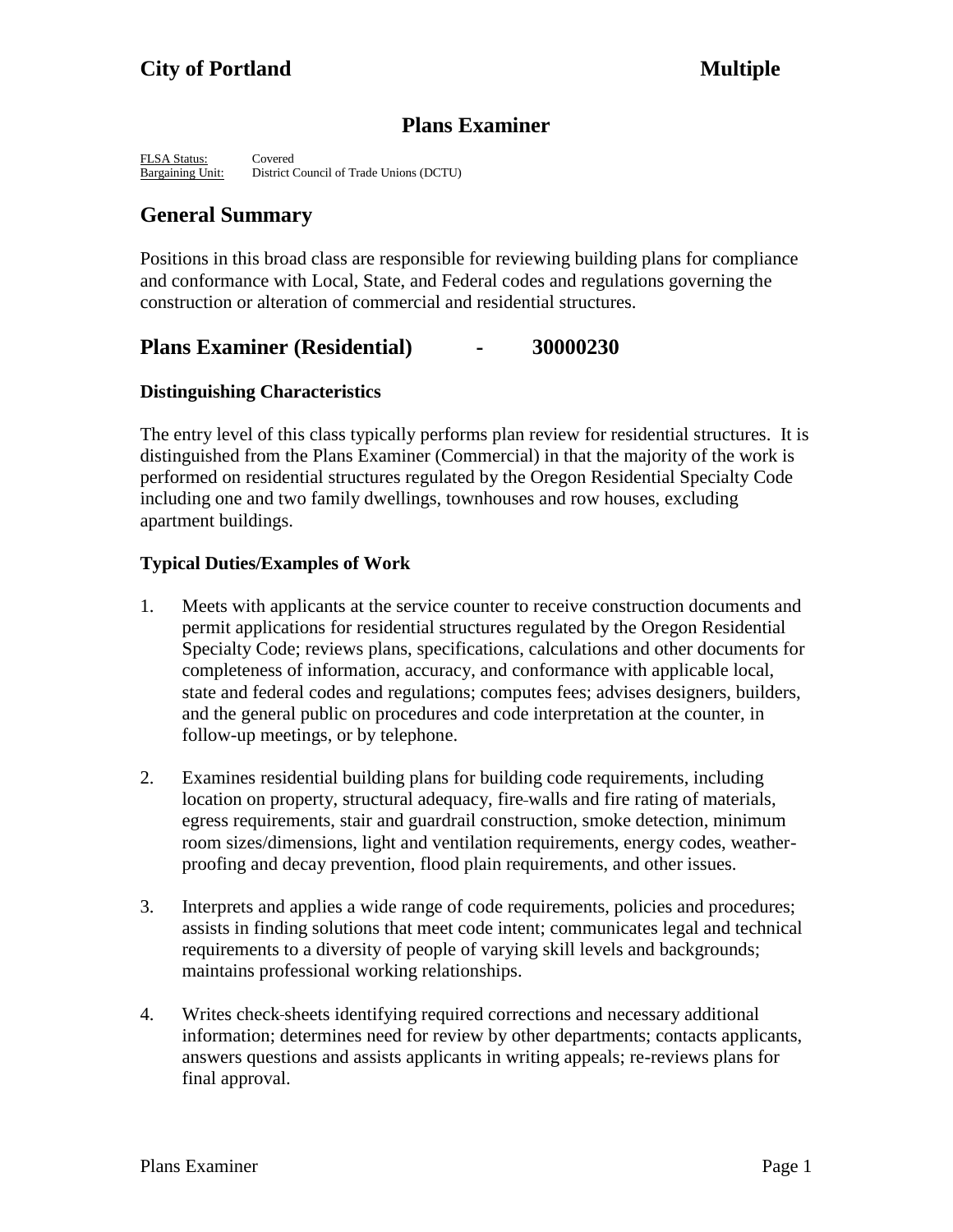# **City of Portland Multiple**

- 5. Reviews the structural design of most residential buildings, including wind and seismic loading and all components of the load path, for structural adequacy and code compliance.
- 6. May participate in a training program to expand knowledge and skills as necessary to advance to the Commercial Plans Examiner level, including classroom and/or onthe-job training; may also assist in training other staff to qualify as Residential Plans Examiners.
- 7. Reviews building plans with field inspectors to assist them in resolving code problems encountered during construction.
- 8. Performs related duties as assigned.

# **Required Knowledge, Skills and Abilities**

Knowledge of: Oregon Residential Specialty Code; residential design, methods, materials, and construction practices; vertical load analysis and lateral bracing design; applicable local, state and federal laws, rules and regulations pertaining to residential building codes; applicable requirements of other Bureaus.

Ability to: handle a large volume of customers; provide efficient and effective customer service to a diverse population having a wide range of expertise; foresee and resolve conflict; understand and explain City policies and the review process; prioritize tasks per Bureau guidelines; maintain a responsible schedule and time line through the review process; be flexible.

Skill in: reading and interpreting architectural and structural plans, property descriptions, and contour and quarter section maps; reading and interpreting building-related codes and standards; explaining technical information and code requirements by oral, written, and graphic means; the application of algebra, geometry and basic engineering principles of static structural analysis; establishing and maintaining effective working relationships with other employees, applicants, builders, designers, and the general public; time management; word processing, e-mail, voice-mail, and computerized permit processing.

### **Special Requirements**

- Valid driver's license and an acceptable driving record may be required for some assignments; and
- Oregon Inspector Certification (OIC) within 60 days after date of hire; and Oregon Residential Plans Examiner Certification (CAX)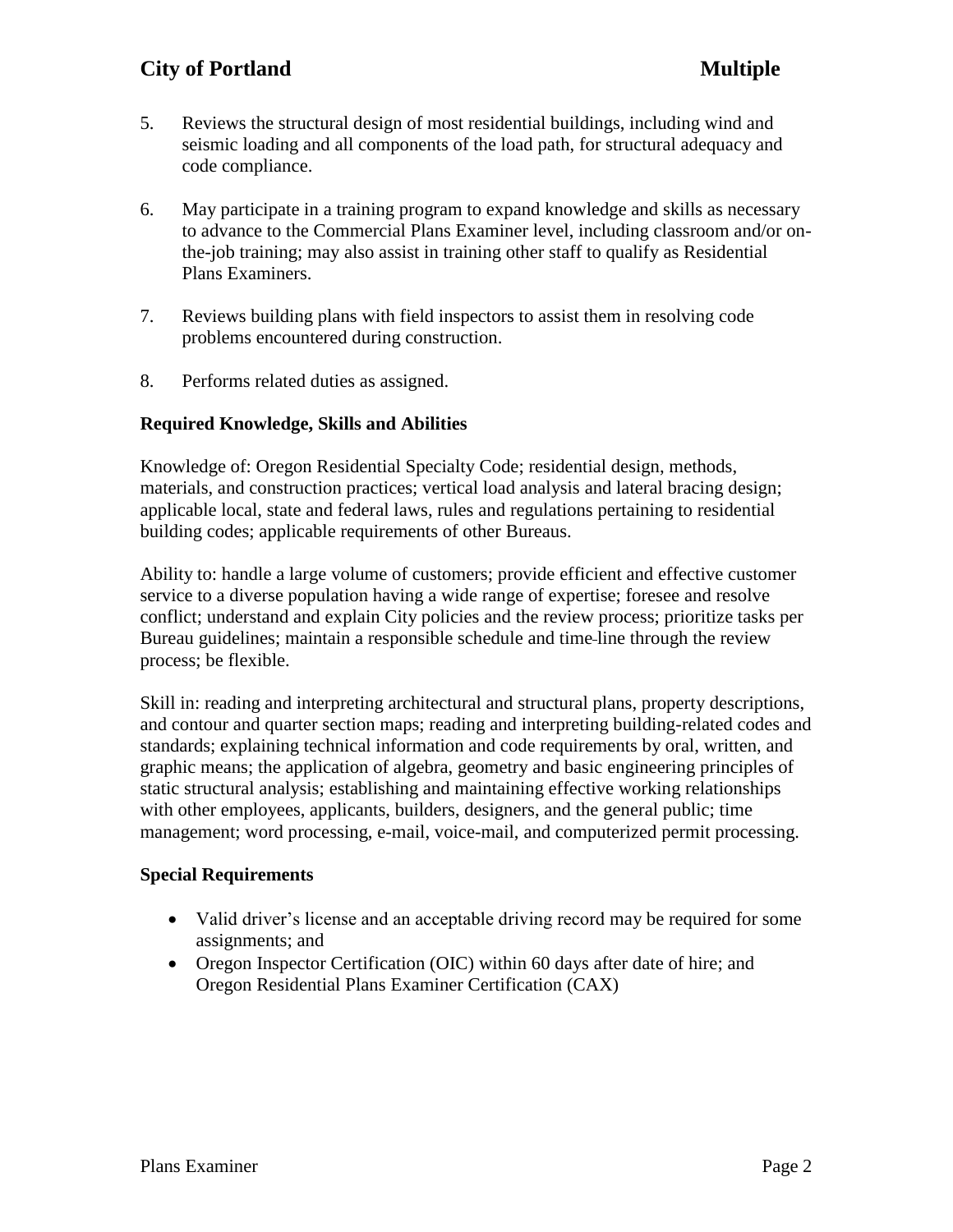# **Classification History:**

Adopted: 2-03-99:

Class created as a result of DCTU Classification and Compensation Study 1998- 99. This class is composed of the following classes:

3220 Bldg Plan Examiner I Adopted: 06-15-76 Revised: 10-16-84; 12- 06-91; 11-10-93

Revised: 1-23-03 Changed word in certification title from CABO to International Revised: 10-18-04

Revised: 04-26-06 Updated to reflect changes in State-mandated certification requirements.

June 2009 - Change Job Class number from 3220 to 30000230, due to system change. October 2012

- Updated certifications due to changes made by the State of Oregon.
- Allow 60 days to obtain OIC

Revised: 10-25-17 Updated special requirements.

# **Plans Examiner (Commercial) - 30000231**

# **Distinguishing Characteristics**

The journey level typically performs plans review of all building types, including tenant improvement and residential projects, has generally developed broad expertise in one or more areas of plan review or customer service, and has demonstrated a high level of technical and professional knowledge, skills and proficiencies.

# **Typical Duties/Examples of Work**

- 1. Reviews permit applications and construction documents for all types of building uses and all construction types to verify adequacy for review by the Bureau of Development Services and other development review agencies; sets up initial scope–of-work description.
- 2. Reviews construction documents for all types of buildings for compliance with the state building codes and other applicable city, state and federal regulations, including standards for structural adequacy, energy conservation and accessibility; reviews the occupancy, use and construction type of new buildings.
- 3. Reviews design feasibility and construction options at schematic design phase. Advises architects/design professionals, owners, and others on code minimum requirements, and identifies alternative options to meet code intents during all phases of the design process. Assists with solutions to plan review issues and code deficiencies; may conduct occasional on-site visits to verify conditions.
- 4. Answers questions and interprets complex code, legal, technical, and procedural concepts orally, graphically, and in writing to a diversity of technical and non-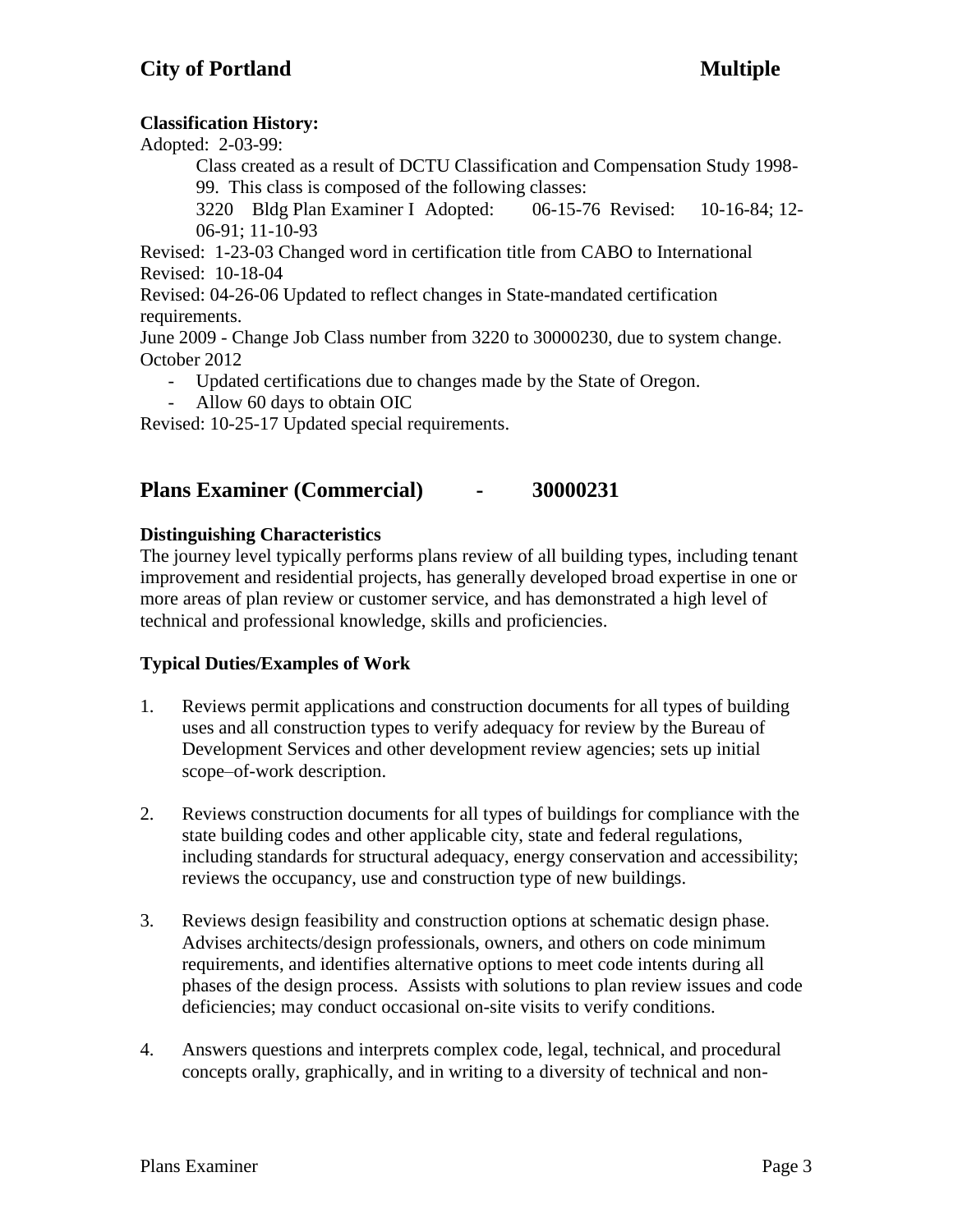technical people with a wide range of expertise; resolves conflicts; schedules and conducts meetings to answer questions and facilitate service.

- 5. Advises a wide range of professionals and non-professionals on the development review process.
- 6. Trains and instructs entry-level Plans Examiners in review techniques, bureau and city procedures and computer system; may develop and present training in specialty areas to professional design groups or others; proposes new codes, policies, or procedures to provide guidance, clarity and maintain interpretive consistency.
- 7. Works with building inspectors, contractors and design professionals after plan review to resolve code issues encountered during construction; facilitates review of future construction and tenant improvement work.
- 8. Performs related duties as assigned.

# **Required Knowledge, Skills and Abilities**

Knowledge of: Oregon Specialty Codes; International Building, Mechanical and Residential Codes, and other applicable construction codes; engineering principles including static design and strength of materials; design practices and construction methods and materials for residential and non-residential structures; historical Building Code application and correlation to current construction practices; applicable local, state and federal laws and applicable Bureau and City policies.

Ability to: resolve code issues with contractors and designers; train and instruct entry level examiners; handle a large volume of customers; provide efficient and effective customer service to a diverse population having a wide range of expertise; foresee and resolve conflict; understand and explain City policies and the review process; prioritize tasks per Bureau guidelines; maintain a responsible schedule and time line through the review process; be flexible.

Skill in: training others; reading and interpreting architectural and structural plans, property descriptions, and contour and quarter section maps; reading and interpreting building-related codes and standards; explaining technical information and code requirements by oral, written, and graphic means; the application of algebra, geometry and basic engineering principles of static structural analysis; establishing and maintaining effective working relationships with other employees, applicants, builders, designers, and the general public; time management, word processing, e-mail, voice mail, and computerized permit processing.

### **Special Requirements**

Valid driver's license and an acceptable driving record may be required for some assignments;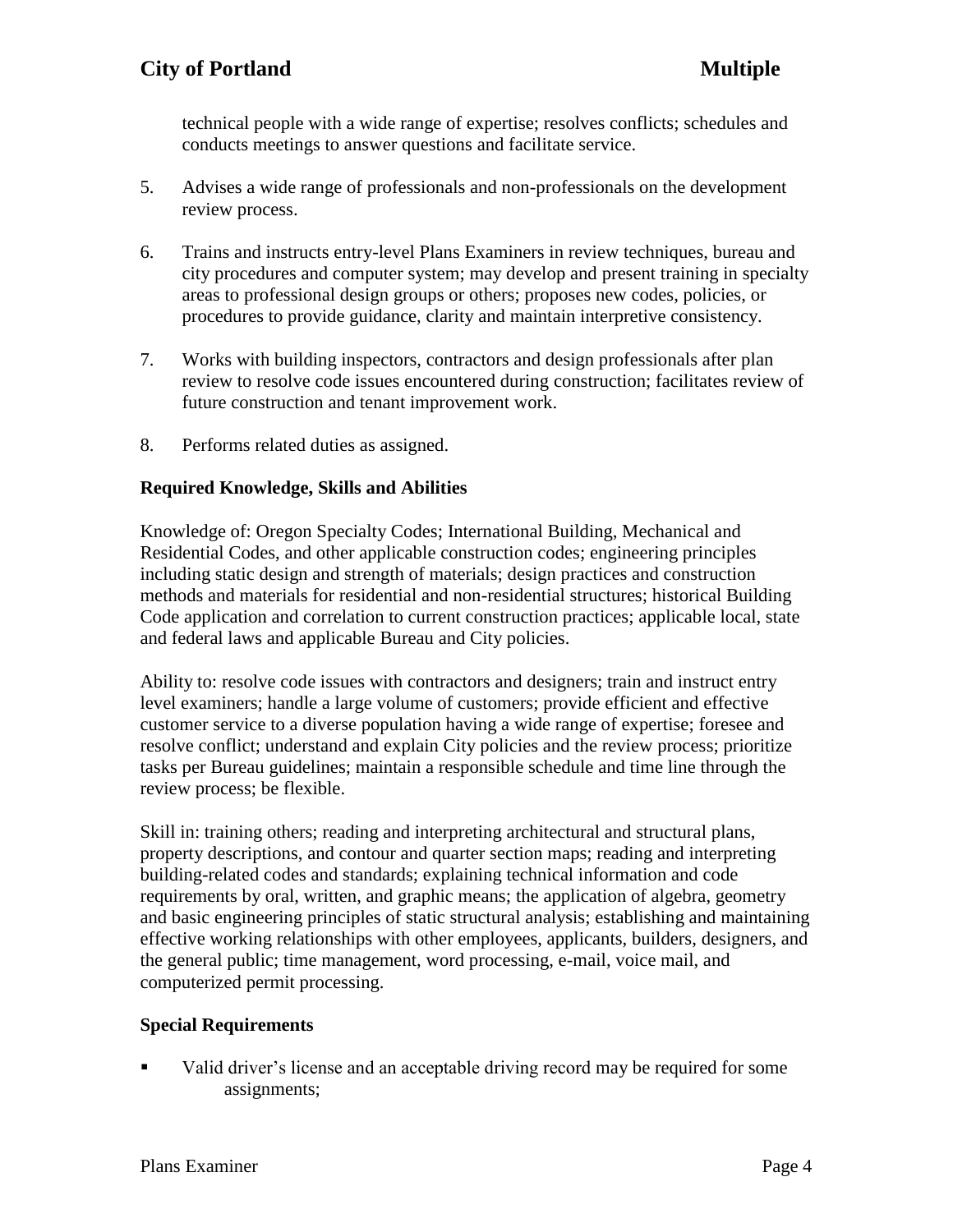# **City of Portland Multiple**

- Oregon Inspector Certification (OIC) within 60 days after date of hire; and
- **•** Structural Plans Examiner A-level (PEA); and
- Residential Plans Examiner (CAX); and

Oregon Fire and Life Safety Plans Examiner (PEF)

# **Classification History:**

Adopted: 2-03-99:

Class created as a result of DCTU Classification and Compensation Study 1998-99. This class is composed of the following classes:

3221 Bldg. Plan Examiner II Adopted: 07-20-76 Revised: 10-16-84; 12-06-91; 11-10-93

Revised: 1-23-03 Changed words in certification title from CABO and Uniform to International

Revised: 10-18-04

Revised: 4-26-06 Updated to reflect changes in State-mandated certification requirements.

June 2009 - Change Job Class number from 3221 to 30000231, due to system change. October 2012

- Certifications updated due to changes made by the State of Oregon
- Allow 60 days to obtain OIC
- Added abilities and skills from Residential Plans Examiner
- Removed 24 months to get Fire Life Safety certification

Revised: 10-25-17 Updated special requirements.

# **Plans Examiner, Senior - 30000232**

# **Distinguishing Characteristics**

The senior journey level of the class typically leads the work of subordinate plan examiners and trainees, administers a specific program related to plan review, or performs plan review for very complex projects. It differs from Plans Examiner (Commercial) by the complexity of the work and/or having responsibility for monitoring the work of other Plans Examiners, including assigning work, and monitoring results for quality and consistency. Senior Plans Examiners may provide advice and assistance in the solution of complex or unusual plan review cases and/or may have responsibility for administering a specific complex program. The senior acts as liaison to other work groups within and outside the Bureau.

# **Typical Duties/Examples of Work**

1. Provides lead direction to subordinate plan examiners and trainees as formally assigned, including scheduling, coordinating, assigning, reviewing and overseeing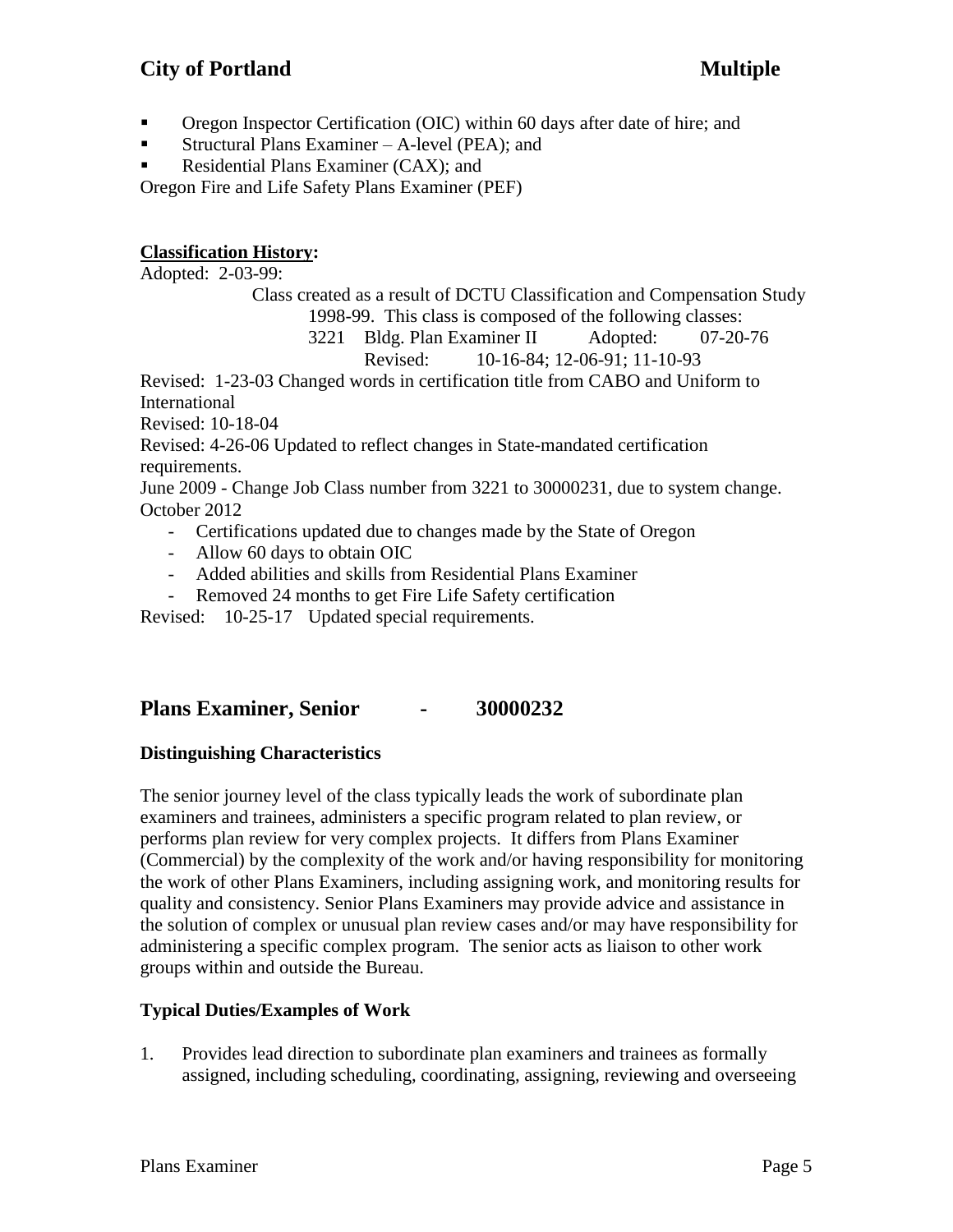the completion of a variety of work, including the enforcement of relevant state and local codes and City and Bureau policies and interpretations.

- 2. Develops, teaches and revises training programs for plans examiners; may provide training for design professionals or others.
- 3. Performs quality control reviews to ensure consistency of code application.
- 4. Works with other Plans Examiners to improve customer service.
- 5. May advise Plans Examiners regarding complex or unusual plan reviews.
- 6. May administer specific programs related to plan review issues.
- 7. Identifies problems with the plan review process by performing regular process reviews or field inspections; provides solutions by developing protocols, procedures, and schedules.
- 8. May develop, maintain, review, edit, and revise City building codes, bureau policies and procedures, Administrative Rules, Code Guides, and/or Program Guides.
- 9. Performs related duties as assigned.

# **Required Knowledge, Skills and Abilities**

Knowledge of: effective principles and practices of leadership; the Oregon Specialty Codes; International Building, Mechanical and Residential Codes, and other applicable construction codes; engineering principles including static design and strength of materials; design practices and construction methods and materials for residential and non-residential structures; historical Building Code application and correlation to current construction practices; applicable local, state and federal laws and applicable Bureau and City policies.

Ability to: schedule and assign work to others; make decisions following team input; represent sections concerns in forums with other Bureau work units and City Bureaus; handle a large of volume of customers; provide efficient and effective customer service to a diverse population having a wide range of expertise; foresee and resolve conflict; understand and explain City policies and the review process; prioritize tasks per Bureau guidelines; maintain a responsible schedule and time line through the review process; be flexible.

Skill in: demonstrating techniques to others; providing training to others; providing lead direction to staff; reading and interpreting architectural and structural plans, property descriptions, and contour and quarter section maps; reading and interpreting buildingrelated codes and standards; explaining technical information and code requirements by oral, written, and graphic means; the application of algebra, geometry and basic